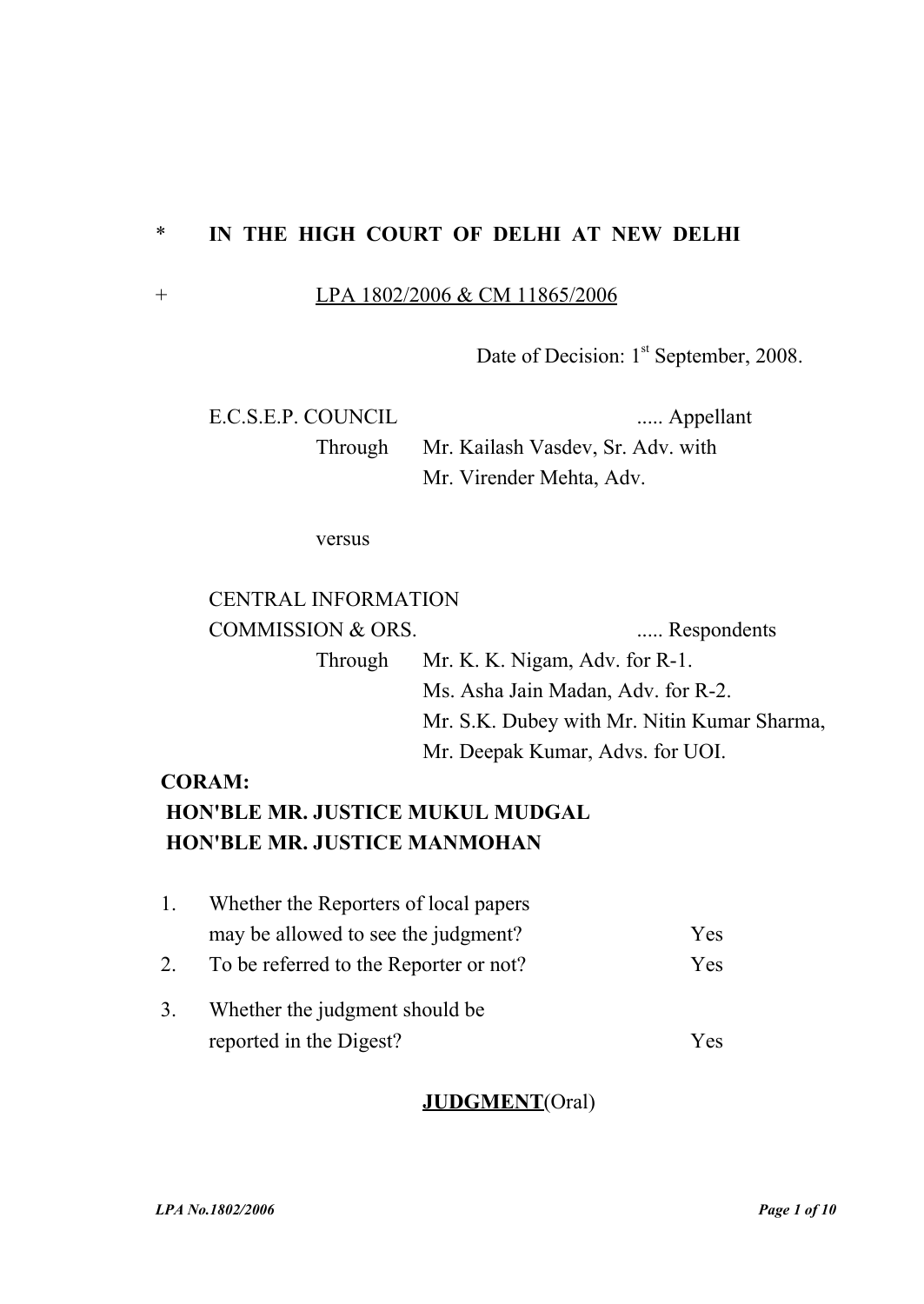#### **: [M UKUL MUDGAL](file:///E:/linux data/B.N.CHATURVEDI),J .**

1. Admit. With the consent of the learned counsel for the parties, this appeal is taken up for final hearing.

2. This is an appeal challenging the order dated  $19<sup>th</sup>$  July 2006 of the learned Single Judge in Writ Petition No.11434/.2006. The original writ petitioner is the appellant before us and has challenged the order dated  $22<sup>nd</sup>$  March 2006 and the order dated  $18<sup>th</sup>$  May 2006 passed by the respondent no.1 Central Information Commission directing the appellant, i.e., CPIO, Department of Information Technology (DIT)/Electronics & Computer Software Export Promotion Council (ESC) to supply the requisite information to the respondent no.2 Smt. Navneet Kaur on the ground that the appellant is not amenable to the Right of Information Act, 2005 (hereinafter referred to as "the Act").

3. The respondents no.1 CIC's finding was affirmed by the learned Single Judge to the effect that out of sum of Rs.11.8 crores income for the year 2004- 05, the Grant-in-aid from the Department of Commerce and Information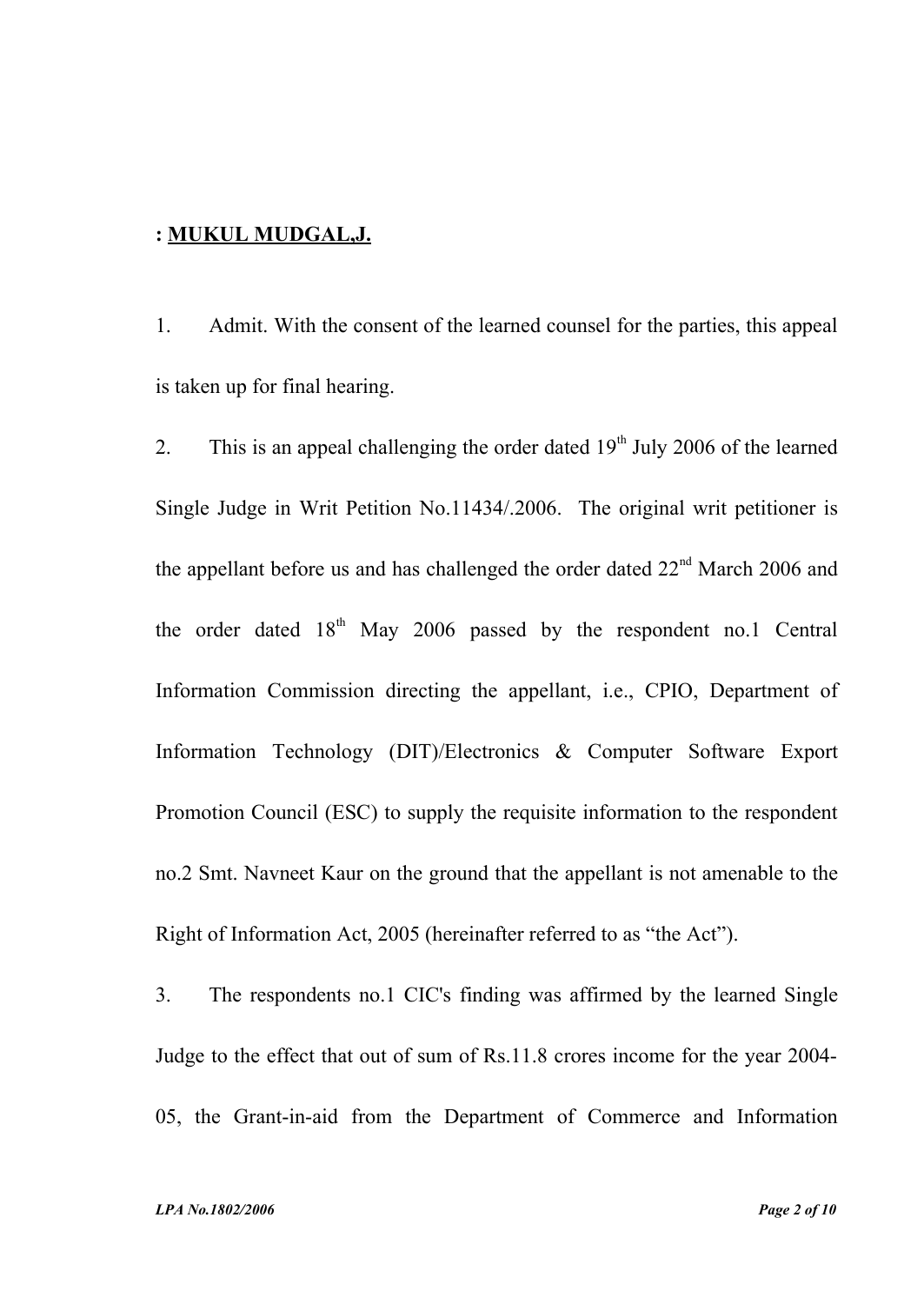Technology was about Rs.6.8 crore, and consequently, the finding was that the petitioner, the appellant herein was substantially financed by the Government. While the issue as to whether the appellant is a government organization is pending in the Hon'ble Supreme Court , we have proceeded to decide this Appeal on the basis that the appellant is a non-governmental organization. The plea of the learned counsel Shri Kailash Vasdev is that not only is the appellant a non-government organization but is not substantially funded by the Government as required by Section 2(h) of the Act. 'Public Authority' as defined in Section 2(h) of the Act reads as follows:

> "(h) "Public authority" means any authority or body or institution of selfgovernment established or constituted,- (a) by or under the Constitution; (b) by any other law made by Parliament; (c) by an other law made by State Legislature;

> (d) by notification issued or order made by the appropriate Government, and includes any-

(i) body owned, controlled or substantially financed;

(ii) non-Government Organization substantially financed,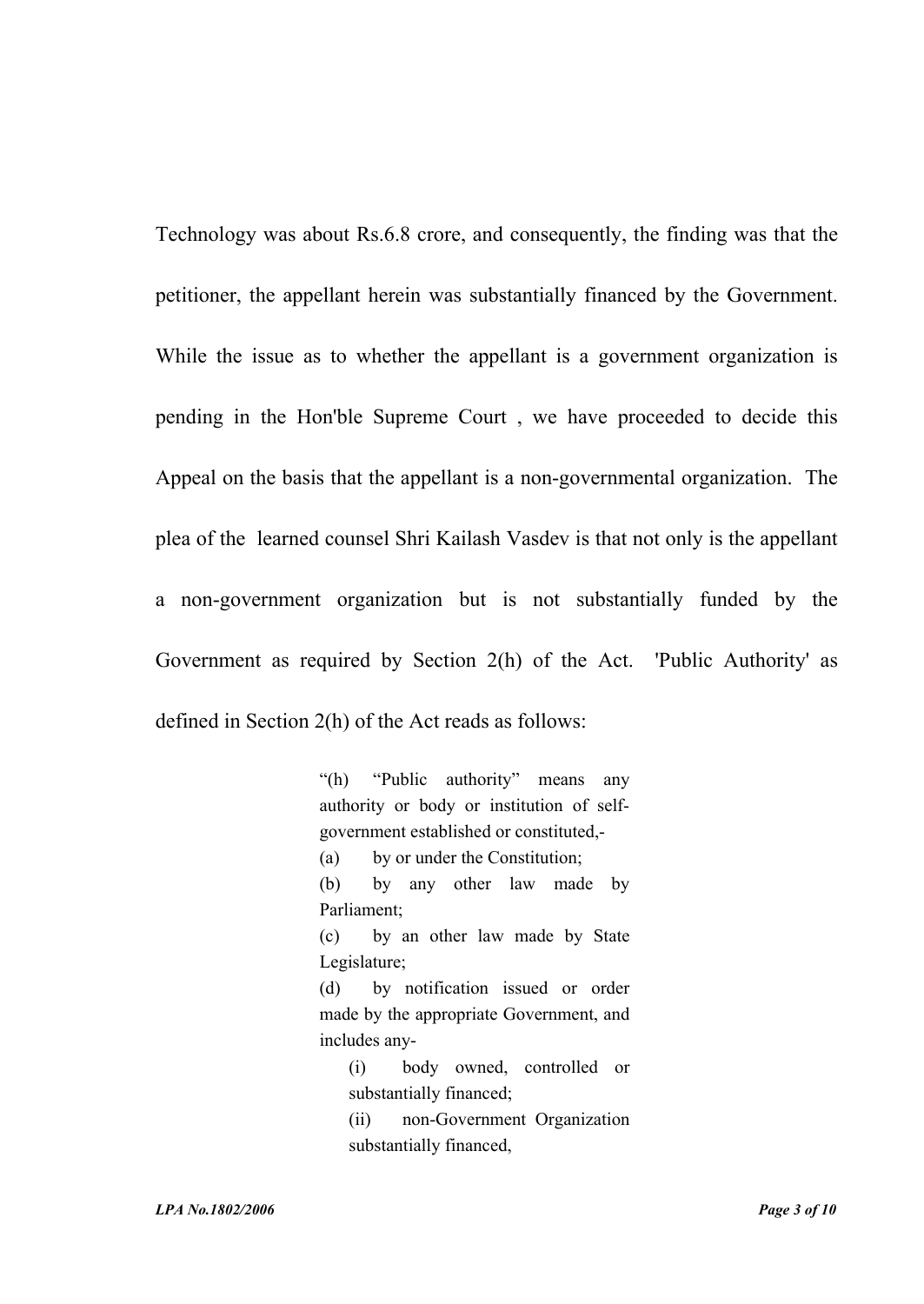directly or indirectly by funds provided by the appropriate Government;"

4. Both the learned counsel have not disputed that a public authority is amenable to the said Act. Consequently, the learned Single Judge in view of the above finding of substantial funding by the Government dismissed the writ petition leading to the present appeal.

5. We are proceeding on the assumption that the appellant is a nongovernmental organization and only deciding whether the appellant is included in the definition of non-governmental organization substantially financed by the Government.

6. Shri Kailash Vasdev, the learned Senior Counsel, appearing on behalf of the appellant, has contended that the appellant being an 'autonomous body' as evident from the Gazette communication of the Government could not be said to be an organization amenable to Section 2(h) of the Act as it was not substantially financed by the Government. In support of the said plea, the learned counsel for the appellant relied upon the communication issued by the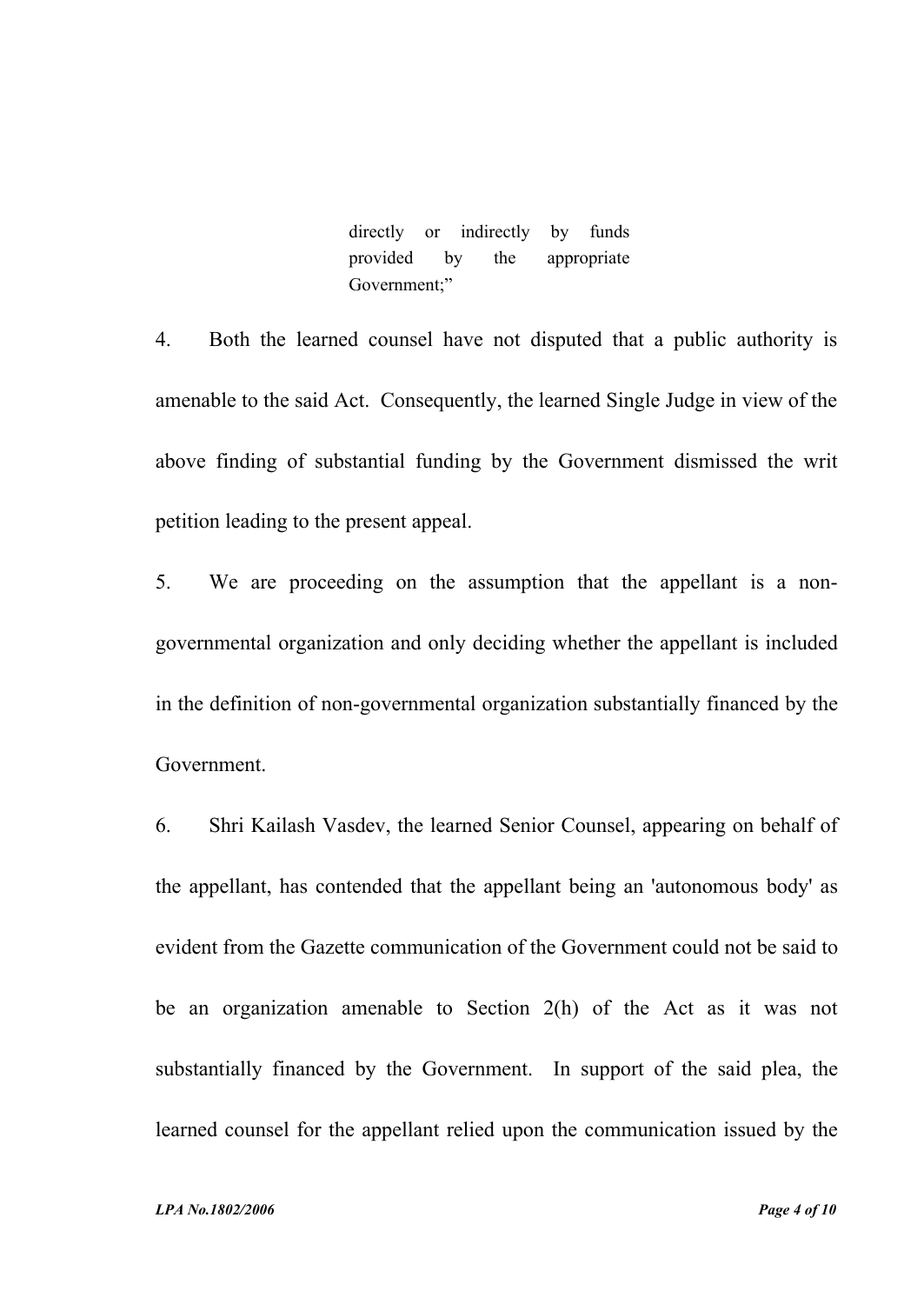Marketing Development Assistance, Code for Export Promotion Efforts, Government of India, Ministry of Commerce & Industry, Department of Commerce (E&MDA Division), Udyog Bhavan, New Delhi in the month of June 2001. In Particular, Reliance has been placed on Clause 10(i) of the said Code which reads as follows:

> "(i) Export Promotion Councils (EPCs) are autonomous in administrative matters and no financial assistance is provided to them from MDA for administrative expenditure (non-code). List of recognized EPCs is given in Annexure X. The EPCs can, however, be considered for assistance from MDA in modernization, computerization for data collection, analysis, dissemination and to reduce recurring administrative expenses by cutting down identified surplus manpower through Voluntary Retirement Scheme so that they can provided efficient, online and cost effective better services to the trade etc."

7. It is contended that since the Export Promotion Council, such as the appellant is an autonomous body and had no financial assistance, provided to them from Marketing Development Assistance, Code for Export Promotion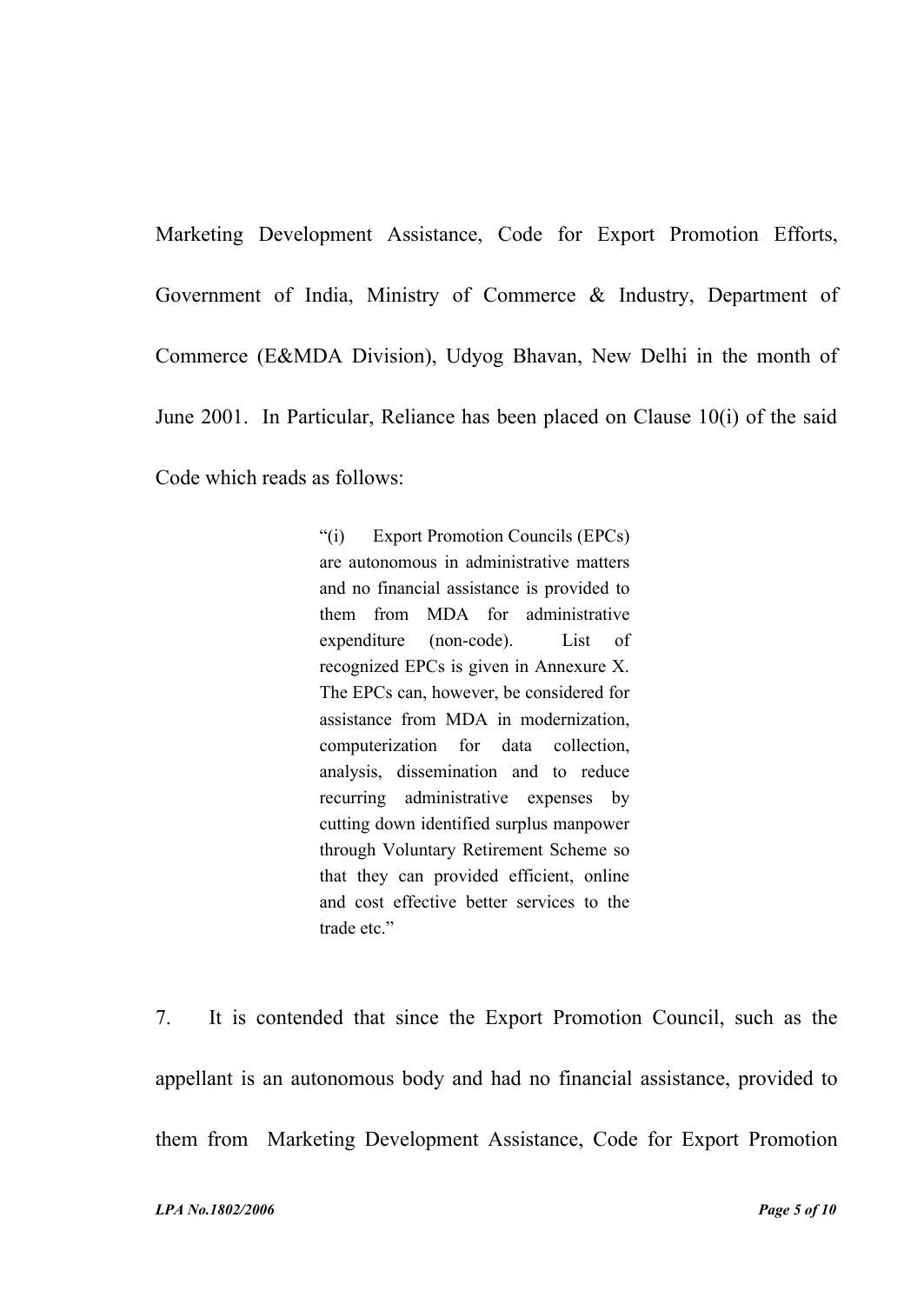Efforts, Government of India, Ministry of Commerce & Industry, Department of Commerce (E&MDA Division), Udyog Bhavan, New Delhi. In fact, the main thrust of the appeal is founded on the pleas of the appellant that grand-in-aid from the government is not for establishment of the council and hence the appellant is not substantially financed by the Government. The learned counsel for the appellant submitted that since the Code referred to above provided that the appellant was not given funds for administrative expenses of the respondent, consequently, the Act can not be said to be applicable to the appellant council.

8. In our view, in construing the effect of Section 2(h) of the Act, it is necessary to see the aims and objects of the Act which provides information to the querist. The preamble of the Act is instructive and reads as under:

> *AND WHEREAS* democracy requires an informed citizenry and transparency of information which are vital to its functioning and also to contain corruption and to hold governments and their instrumentalities accountable to the governed.

> *AND WHEREAS* revelation of information in actual practice is likely to conflict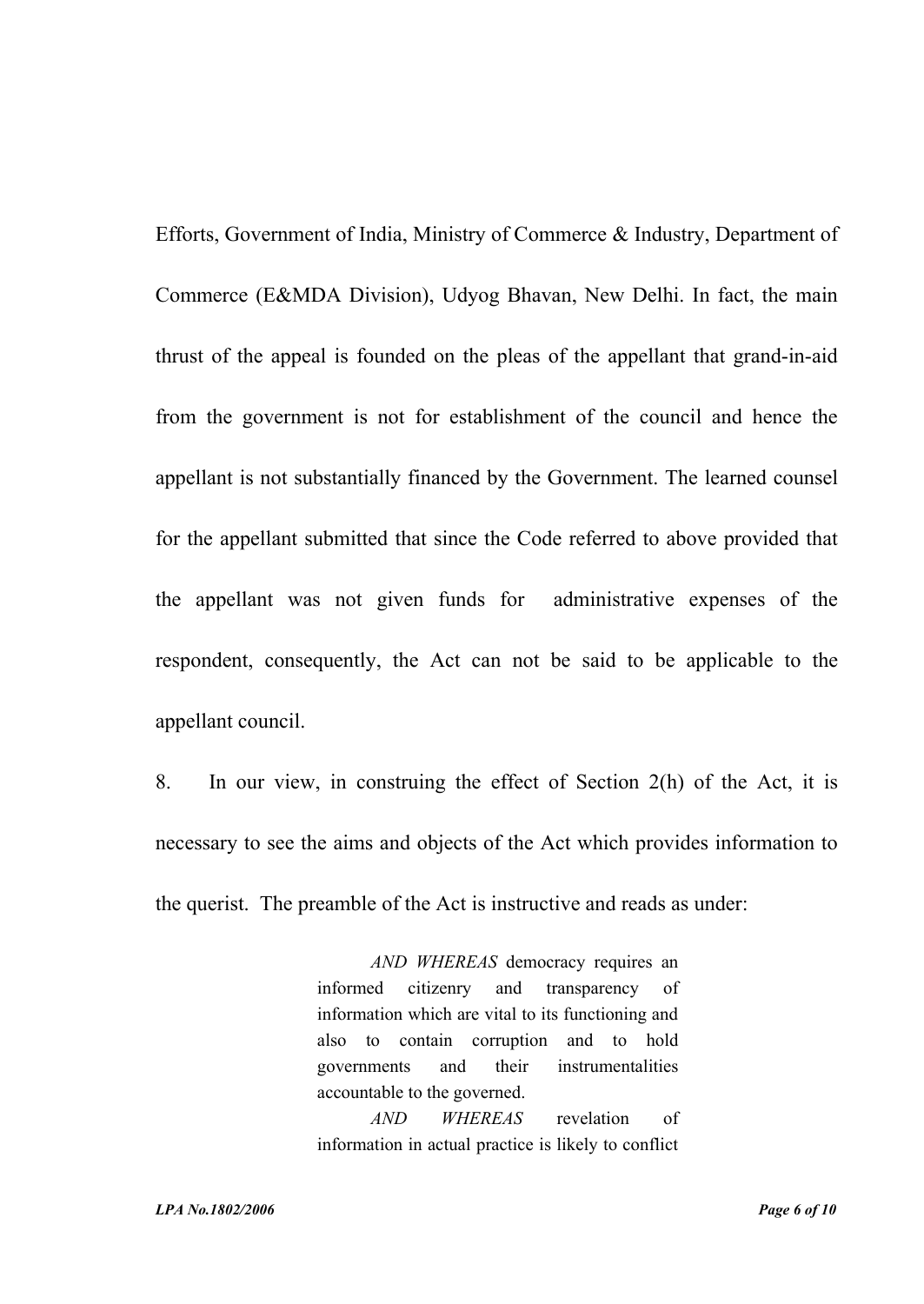with other public interests including efficient operations of the Governments, optimum use of limited fiscal resources and the preservation of confidentiality of sensitive information;

*AND WHEREAS* it is necessary to harmonize these conflicting interests while preserving the paramountcy of the democratic ideal;

9. Since the appellant has not challenged the figure of Rs.6.8 crore out of 11.8 crore, we proceed on the assumption that the aforesaid finding is correct. From the Preamble, it is apparent that the intent of the Act is to ensure that there is an informed citizenry and transparency of information which are necessary to prevent corruption and hold the government and its instrumentalities accountable to the governed.

10. The 'public authority' is amenable to the jurisdiction of the respondent no.1 on the basis of it being a non-governmental organization which is substantially financed by the Union of India. The respondent no.1 has recorded and the learned Single Judge has affirmed that out of funds of the sum of Rs.11.8 crore income for the year 2004-05, the Grant-in-aid to the appellant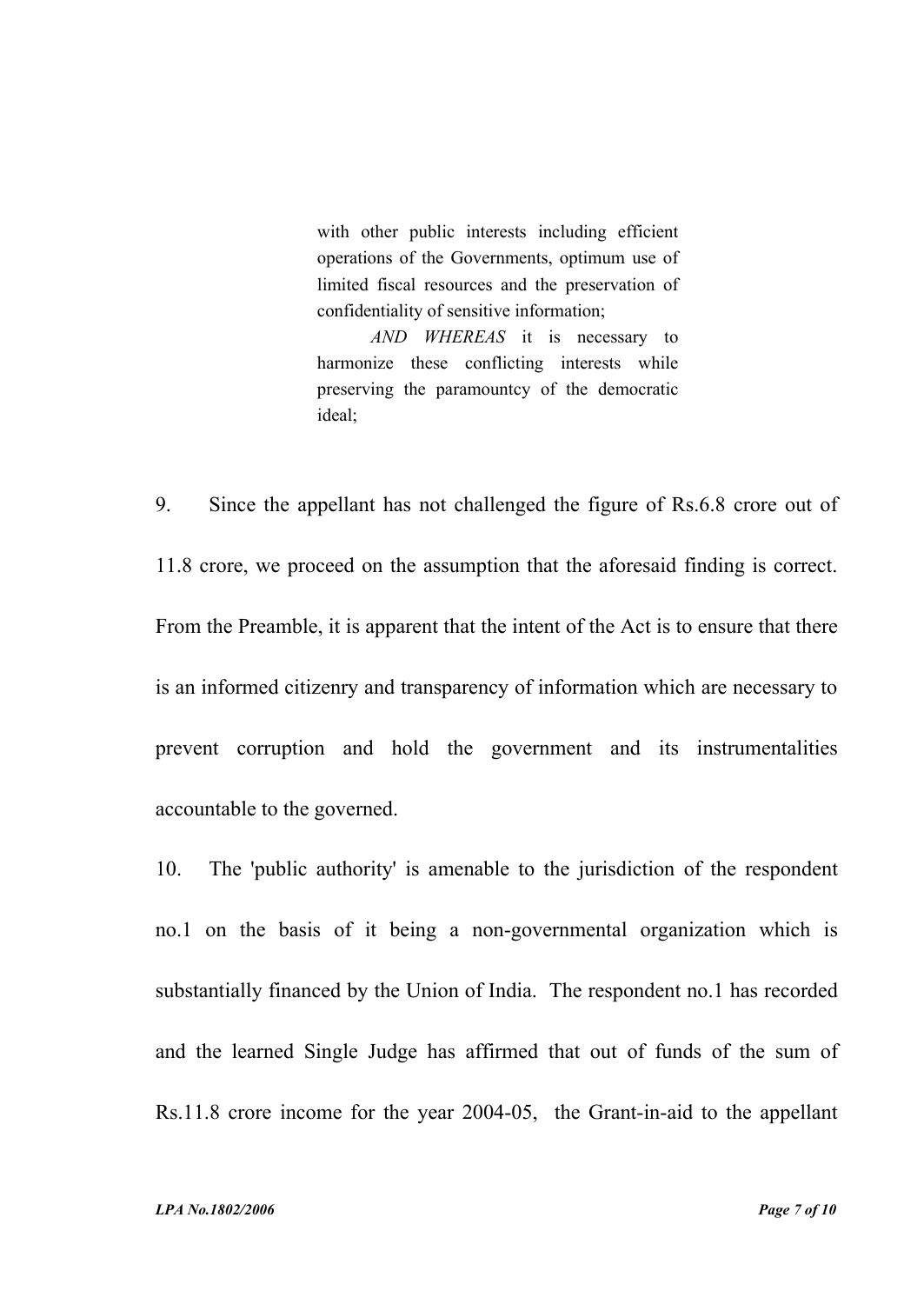from the Department of Commerce and Information Technology was about Rs.6.8 crore and consequently, it was held by the respondent no.1 and affirmed by the learned Single Judge that the appellant was substantially financed by the Government. The appellant has challenged the above finding not on the quantum of the aid given but on the ground that the grant-in-aid is provided by the Government for specific promotional programmes and projects and not for administrative expenses.

11. In our view, all that the Act requires is that the non-governmental organization ought to be substantially financed by the Government. The dictionary meaning of 'substantial' is instructive and reads as follows:

• *Oxford English Dictionary*

"Constituting or involving an essential point or feature; essential, material."

12. We are satisfied that grant of a sum of Rs.6.8 crore out of 11.8 crore amounts to substantial financing of the appellant by the Government. Whether the grant is for its project, establishment or otherwise, the requirements of the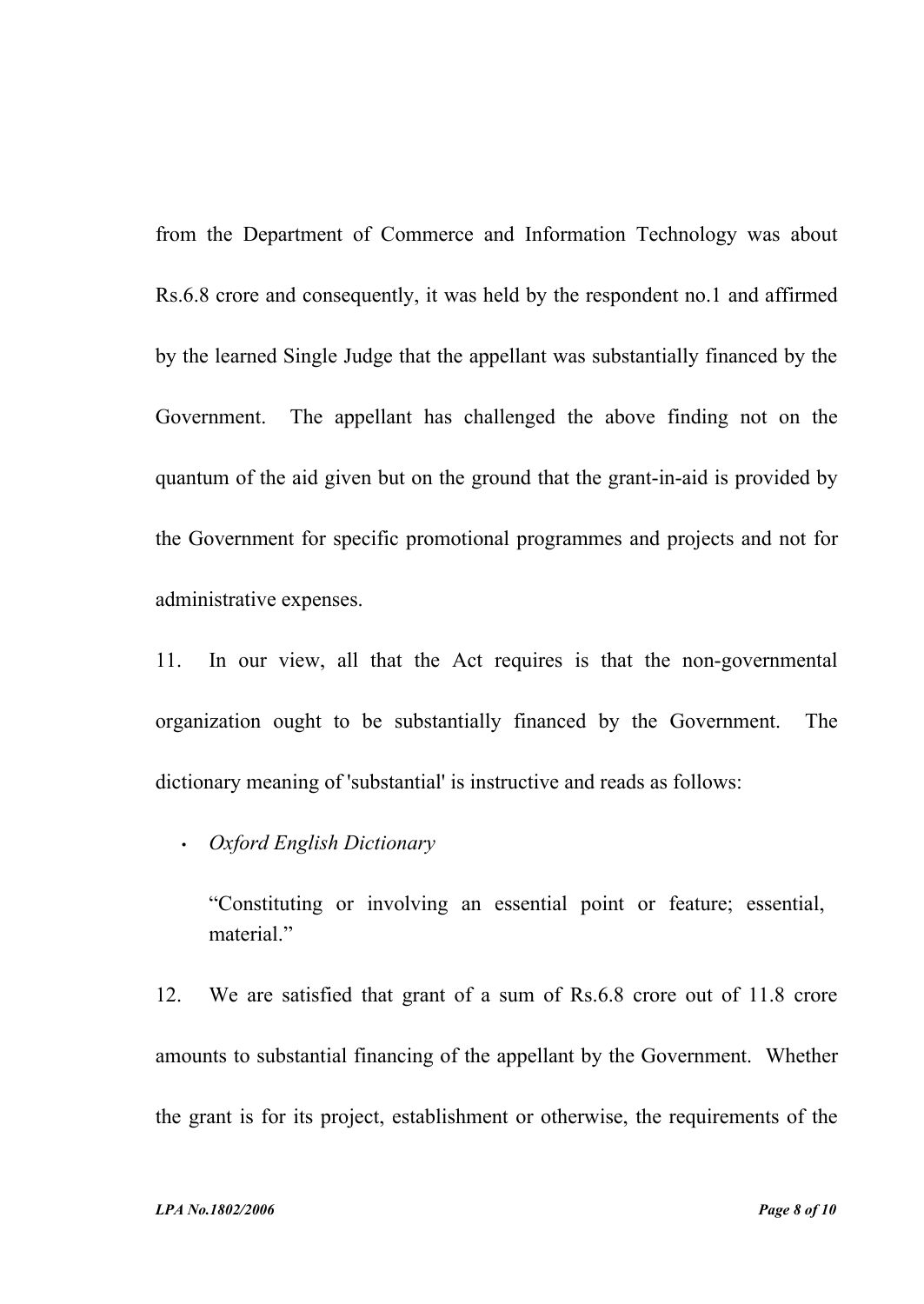Act are fully satisfied. The fact that the grant-in-aid from the Government was not for administrative expenses cannot detract from the fact and its legal effect that the appellant was substantially financed by the Government.

13. The Memorandum of Association clearly shows that out of 15 members of the council, only Serial No.13, 14 and 15 are government nominees thus the control of the council does exist according to the appellant, in the council and not in the government. We are not going into that issue as we are only required to construe Section 2 (h) of the Act which requires the non-governmental organization to be substantially financed. Moreover, we have proceeded on the assumption that the appellant is a non-governmental organization.

14. The learned counsel for the appellant submitted that the council's expenditures on establishment, salaries and other operations for the financial year 2004-2005 was Rs.2.08 crores which was totally met out of Membership Fees and Trade Contribution amounting to Rs.2.19 core for that year. A copy of the annual report containing the audited annual accounts and the balance sheet for the year 2004-05 has been enclosed. In our view, this plea of the appellant